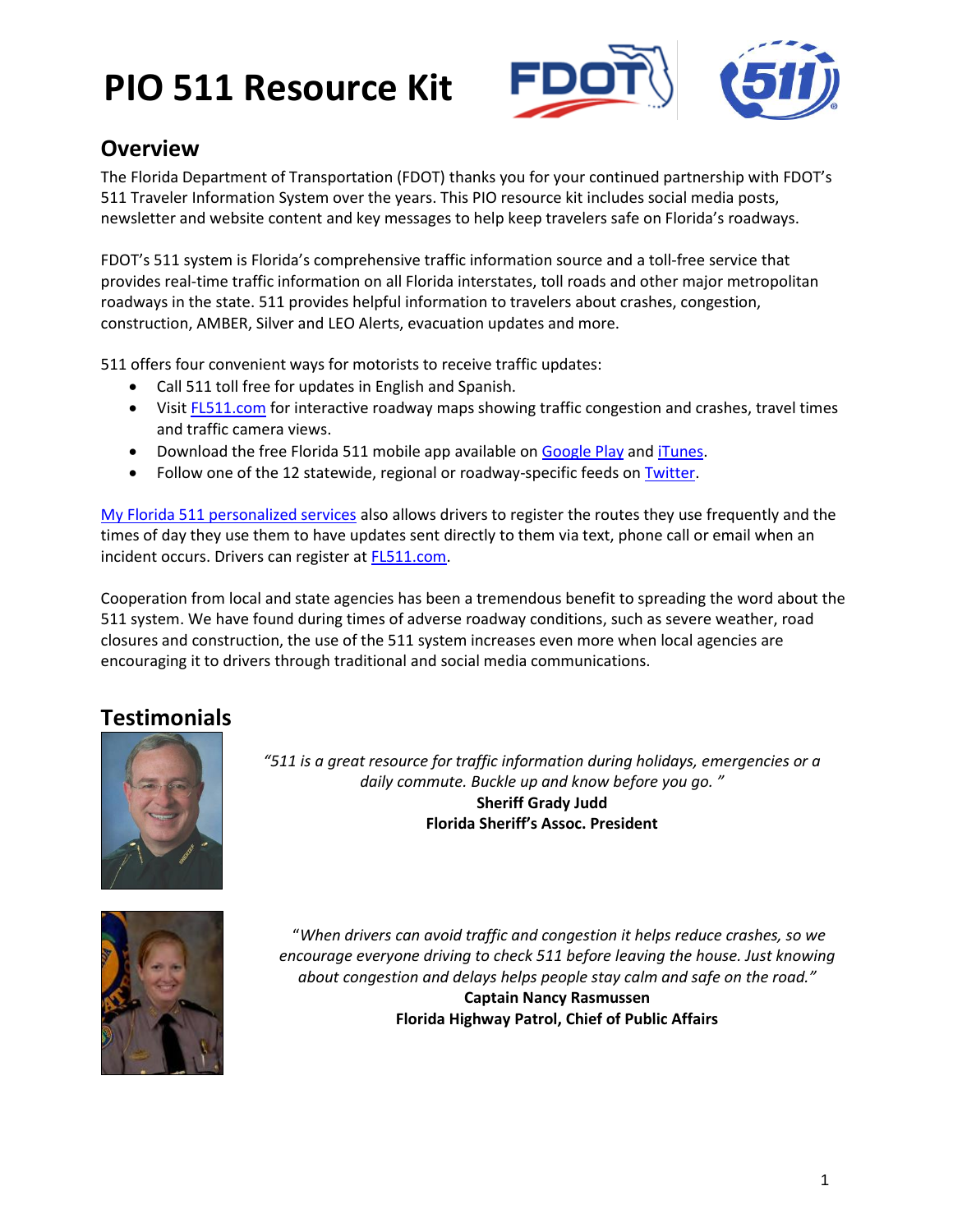

## **511 for Social Media**

FDOT provides traffic information vi[a 12 FL511 Twitter accounts](http://www.fl511.com/Twitter.aspx) that covers the entire state, including specific regions and major roadways. We encourage you to follow the appropriate Twitter account for your region for traffic reports and also retweet important updates or remind followers to check 511 to stay upto-date.

Statewide - [@FL511\\_State](https://twitter.com/FL511_state) Northeast Florida - [@FL511\\_Northeast](https://twitter.com/FL511_northeast) Southeast Florida - [@FL511\\_Southeast](https://twitter.com/FL511_southeast) Central Florida - [@FL511\\_Central](https://twitter.com/FL511_central) Tampa Bay Region - [@FL511\\_TampaBay](https://twitter.com/FL511_tampabay) Southwest Florida - [@FL511\\_Southwest](https://twitter.com/FL511_southwest)

Florida Panhandle - [@FL511\\_Panhandl](https://twitter.com/FL511_panhandl) Interstate 95 - [@FL511\\_I95](https://twitter.com/FL511_i95) Interstate 10 - [@FL511\\_I10](https://twitter.com/FL511_i10) Interstate  $4 - \omega F L$  511 I4 Interstate 75 - [@FL511\\_I75](https://twitter.com/FL511_i75) Florida's Turnpike - [@FL511\\_Turnpike](https://twitter.com/FL511_turnpike)

## **Sample Social Media Posts\***

### **Holidays:**

#### **TWITTER**

Millions are hitting the road for [Holiday Name]. Get free traffic updates by calling 511, w/ mobile app, on FL511.com or @[insert regional Twitter handle]

#### FACEBOOK/GOOGLE+

[Holiday Name] is just around the corner. Millions of drivers are expected on Florida's roadways as they take advantage of the holiday weekend. If you're heading out of town, be sure to check Florida 511 before heading out. You can get free traffic information by calling 511 toll free, checking FL511.com or using the free Florida 511 mobile app available on Google Play and iTunes. You also can get statewide and regional traffic updates on Twitter. Check out [http://fl511.com/Twitter.aspx.](http://fl511.com/Twitter.aspx)

#### **Severe Weather:**

#### **TWITTER**

Severe storms in area may make roads dangerous. Updates on crashes & traffic by calling 511, on FL511.com, w/ mobile app or @[insert regional Twitter handle]

#### FACEBOOK/GOOGLE+

Severe thunderstorms are predicted to move near [insert city] today, which may make for bad driving conditions. Residents and visitors are encouraged to check Florida 511 for updates on crashes, road conditions and traffic before driving. You can access Florida 511 by calling 511 toll free, visiting FL511.com, downloading the free Florida 511 mobile app on Google Play and iTunes or following @[insert regional Twitter handle] on Twitter.

\*For our complete Social Media Toolkit with additional social media posts, please emai[l JenniferRadulovic@Global-5.com.](mailto:JenniferRadulovic@Global-5.com)

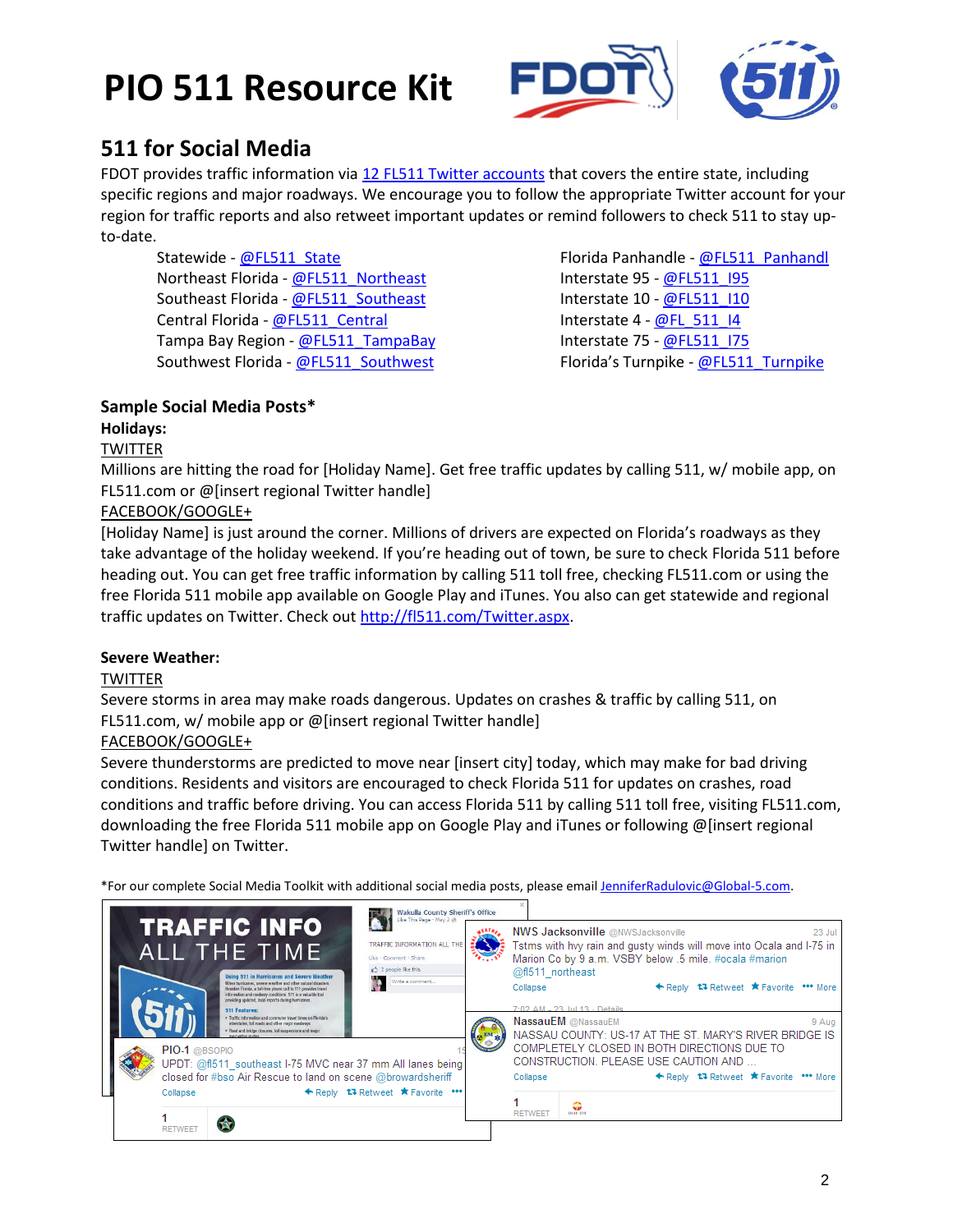



### **511 Content for Newsletters and Websites**

Below you will find optional copy for your newsletters or websites, along with links to informational fliers, PSAs and images.

### **511 Copy**

The Florida Department of Transportation's (FDOT) 511 Traveler Information System provides up-to-date traffic information on crashes, congestion, construction and more on all of Florida's interstates, toll roads and other major metropolitan roadways.

There are four convenient ways for motorists to receive traffic updates:

- Call 511 toll free for updates in English and Spanish.
- Visi[t FL511.com](http://www.fl511.com/) for interactive roadway maps showing traffic congestion and crashes, travel times and traffic camera views.
- Download the free Florida 511 mobile app available on [Google Play](https://play.google.com/store/apps/details?id=com.LogicTree.app.Florida511) and [iTunes.](https://itunes.apple.com/us/app/florida-511/id437092418?mt=8&ls=1)
- Follow one of the 12 statewide, regional or roadway-specific feeds on [Twitter.](http://www.fl511.com/Twitter.aspx)

[My Florida 511 personalized services](http://www.fl511.com/Login.aspx?ReturnUrl=%2fMy511%2fDefault.aspx) also allows drivers to register the routes they use frequently and the times of day they use them to have updates sent directly to them via text, phone call or email when an incident occurs. Drivers can register a[t FL511.com.](http://www.fl511.com/Login.aspx?ReturnUrl=%2fMy511%2fDefault.aspx)

FDOT reminds all travelers to check 511 before traveling, have a passenger check 511 or pull over to avoid distracted driving.

#### **Links to Supplemental Photos, Videos and Graphics:**

- FLIERS: Informational, Severe Weather and Wildfire Fliers on 511 [educate.fl511.com/fliers](http://educate.fl511.com/flyers)
- IMAGES: 511 Logos [educate.fl511.com/logos](http://educate.fl511.com/logos)
- IMAGES: 511 Images [educate.fl511.com/web](http://educate.fl511.com/web)
- VIDEO: General Video PSA on 511 <http://youtu.be/af3pQD0F89I>
- VIDEO: Severe Weather Video PSA on 511 <http://youtu.be/mjVieKZAn64>
- VIDEO: Florida 511 Mobile App Promo [http://youtu.be/Av\\_Vc4XQk40](http://youtu.be/Av_Vc4XQk40)